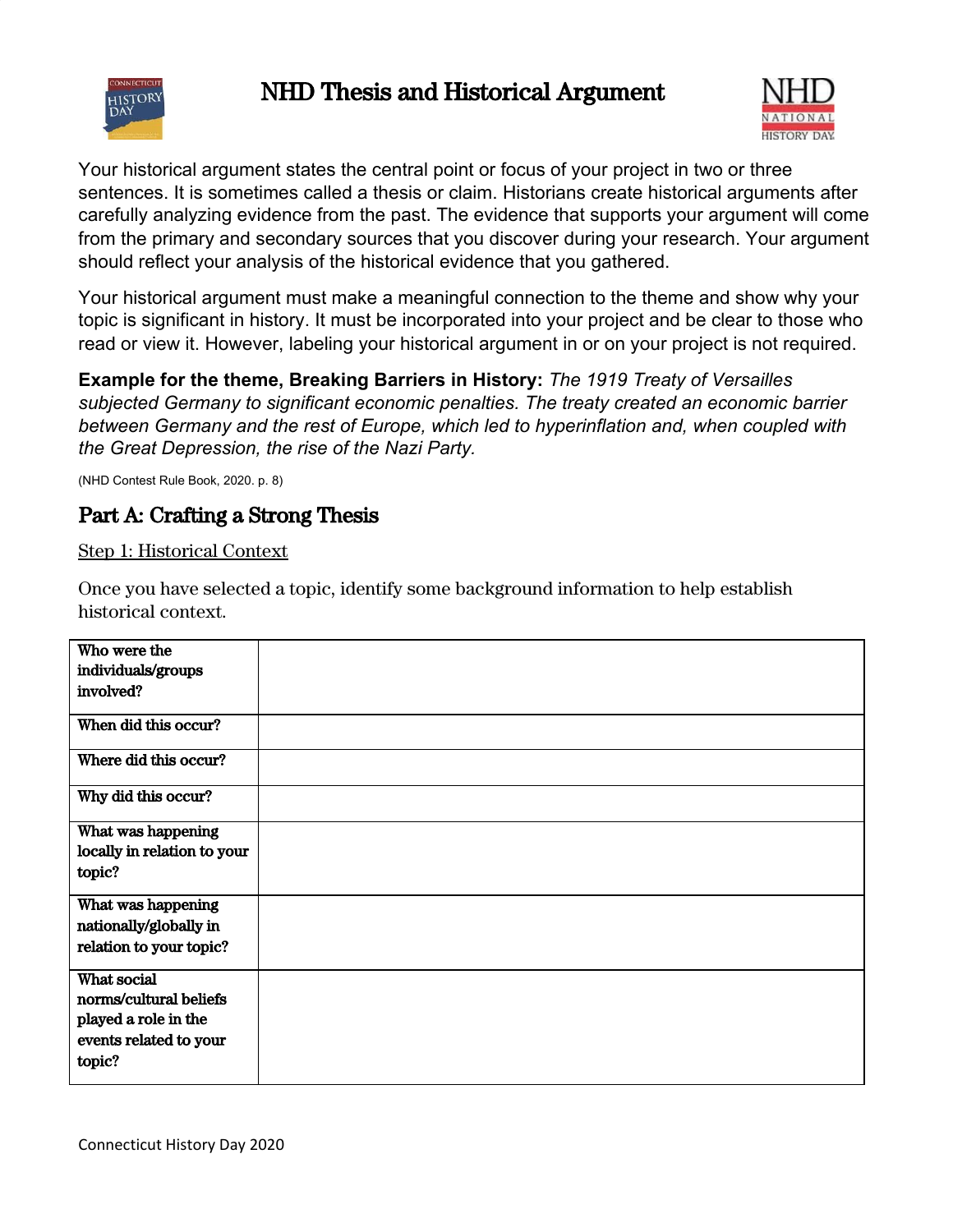You may want to use the NHD theme organizer, [DECODE](https://www.nhd.org/sites/default/files/DECODE%20Communication%20Graphic%20Organizer%20-%20Virtual%202020vfill_0.pdf), to help you with these questions.

#### Step 2: Gathering Historical Evidence

Locate and identify 3-4 primary sources or events specific to your topic. Consider documents, events, speeches, images, newspapers or addresses, etc. that can be a source of information. Consider using the National Archives [Document Analysis Worksheets](https://www.archives.gov/education/lessons/worksheets) to complete your exploration once you've chosen your documents.

#### Step 3: Analyzing the Evidence

Analyze your primary source research and summarize each piece of evidence. Examining primary documents related to your topic at the beginning of your research will encourage you to draw **your own conclusions** about your topic and how it connects to the theme.

| Primary<br>Source/Event<br>(include where you found the<br>information) | Summary in your own words | Analysis (How does this source/event<br>impact or relate to your topic?) |
|-------------------------------------------------------------------------|---------------------------|--------------------------------------------------------------------------|
|                                                                         |                           | Courtesy of Utah History Day                                             |
|                                                                         |                           |                                                                          |
|                                                                         |                           |                                                                          |
|                                                                         |                           |                                                                          |

#### Step 4: Developing Your Argument

Use your analysis to develop your historical argument. Keep the theme in mind as you are fitting these pieces of evidence together. Review the example below, and then complete the organizer for your topic.

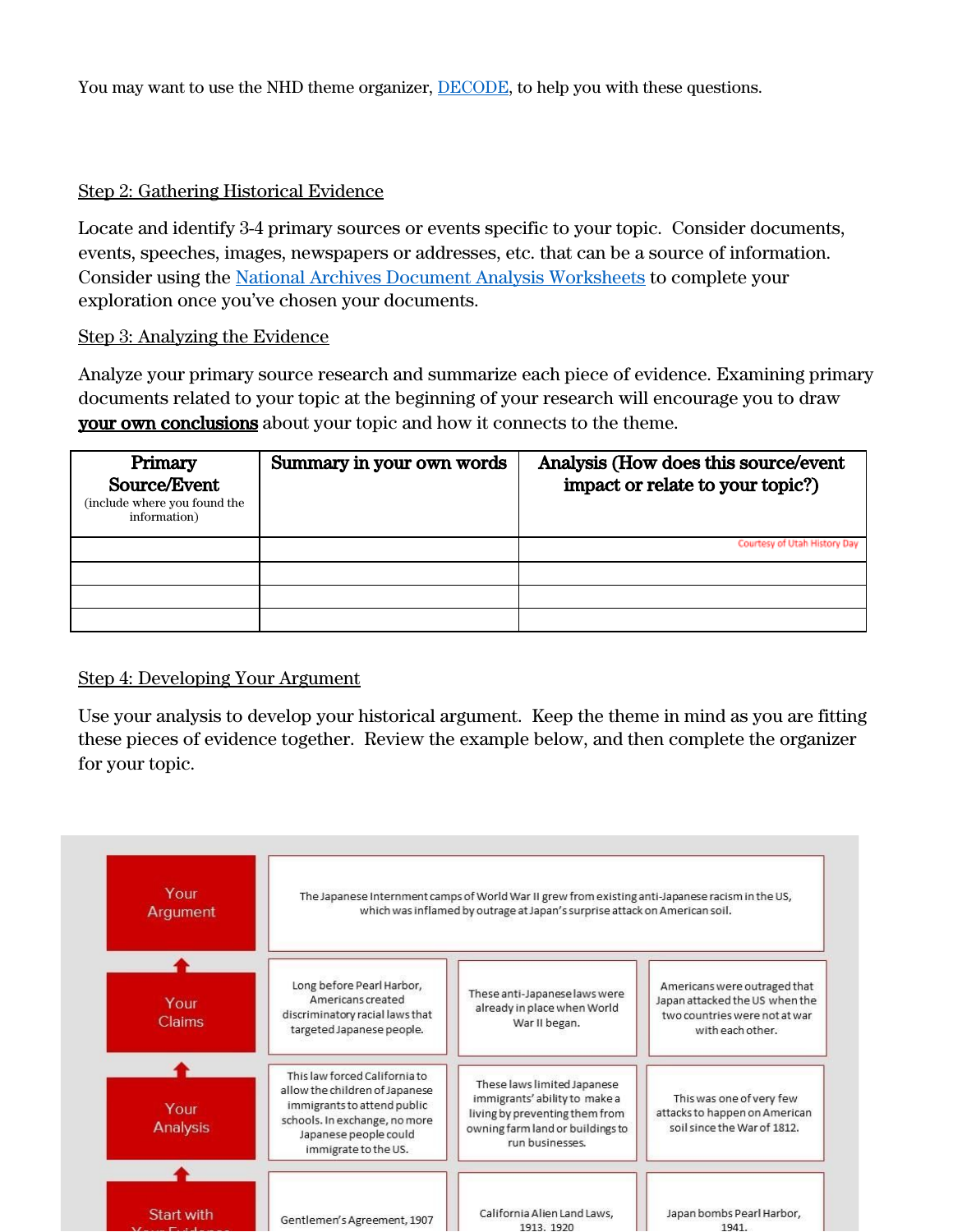

## Step 5: State Your Project Thesis

A strong History Day thesis contains four elements: clearly stated topic, defined parameters, annual theme, and historical argument (which indicates the historical impact of your topic). It is your job to blend these elements into 1-2 powerful sentences. Here are some [examples](https://www.mnhs.org/sites/default/files/historyday/teachers/curriculum-and-timeline/thesiscomparison2021.pdf) of thesis statements.

Topic: Parameters (Date, time period, range of years, etc.): Theme words: Your argument (A debatable argument, NOT a statement of fact):

Thesis draft: Write your initial thesis here. Keep in mind, you will revise this more than once before your project is finalized.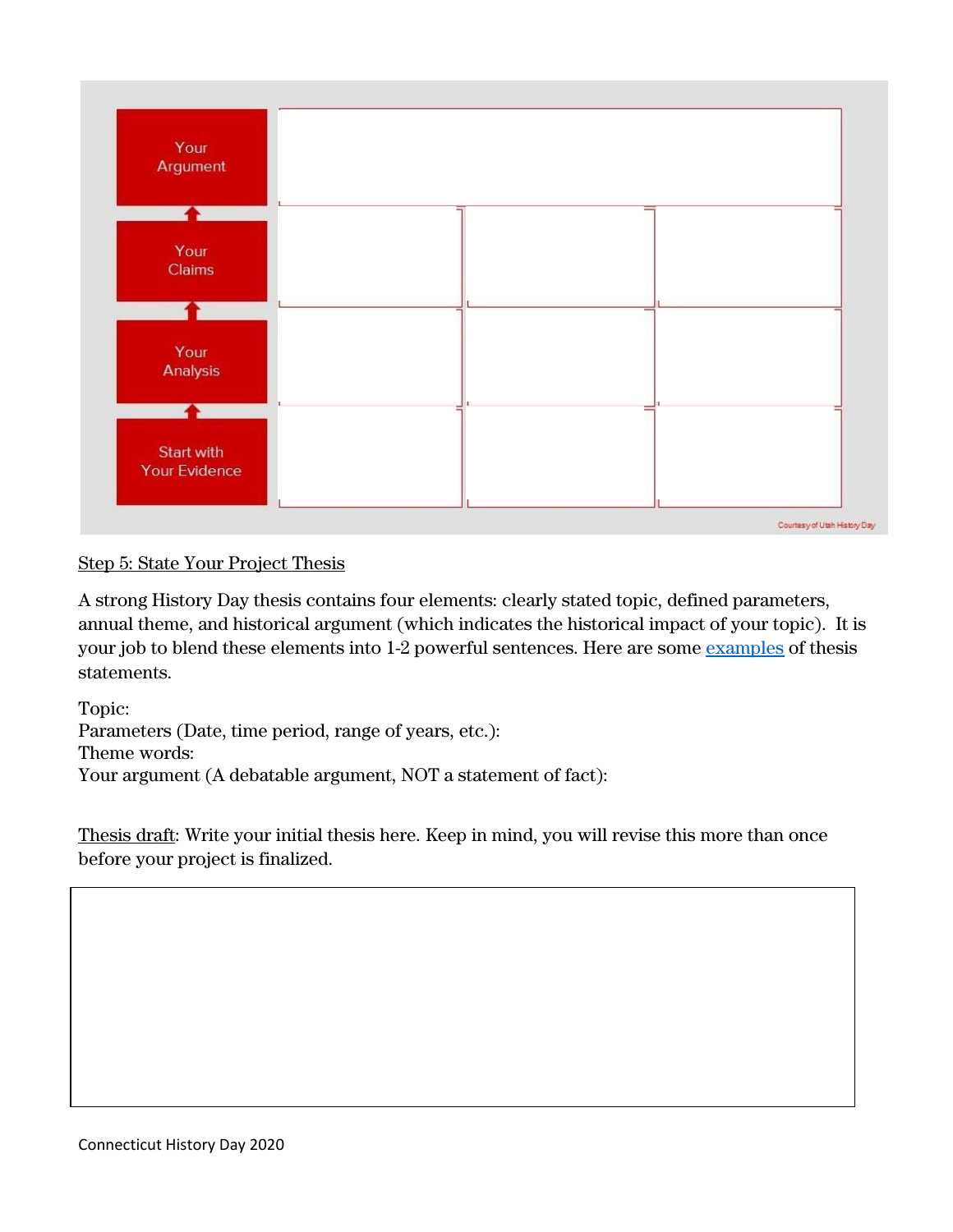Ask a peer to read your thesis statement and identify each element by:

- Drawing a circle around the topic
- Drawing a box around the parameters
- Drawing a star above the theme words
- Underlining the argument and considering an opposition to the argument
- (If this activity is completed digitally, students can assign different colors and highlight the text)

Revised thesis: Review the feedback you received on your initial thesis draft. Make improvements to the statement here.

## Part B: Supporting Your Thesis by Thinking Like a Historian

Now that you've identified your argument, you will need more research to support your claims. Consider who was involved, what impact was made on society (or a portion of society), and what was gained or lost because of your topic.

When selecting secondary sources, you must consider several factors to identify potential biases and the overall credibility. These elements will help you better understand the author's interpretation.

- Author's background, purpose and potential biases
- Intended audience
- Identify the author's thesis and arguments
- What primary sources did the author rely upon?
- What facts were presented by the author?
- What opinions were presented by the author?
- Is the source reliable and convincing? Why or why not?
- How does the source relate to your topic? How does it add to what you already know about your topic?